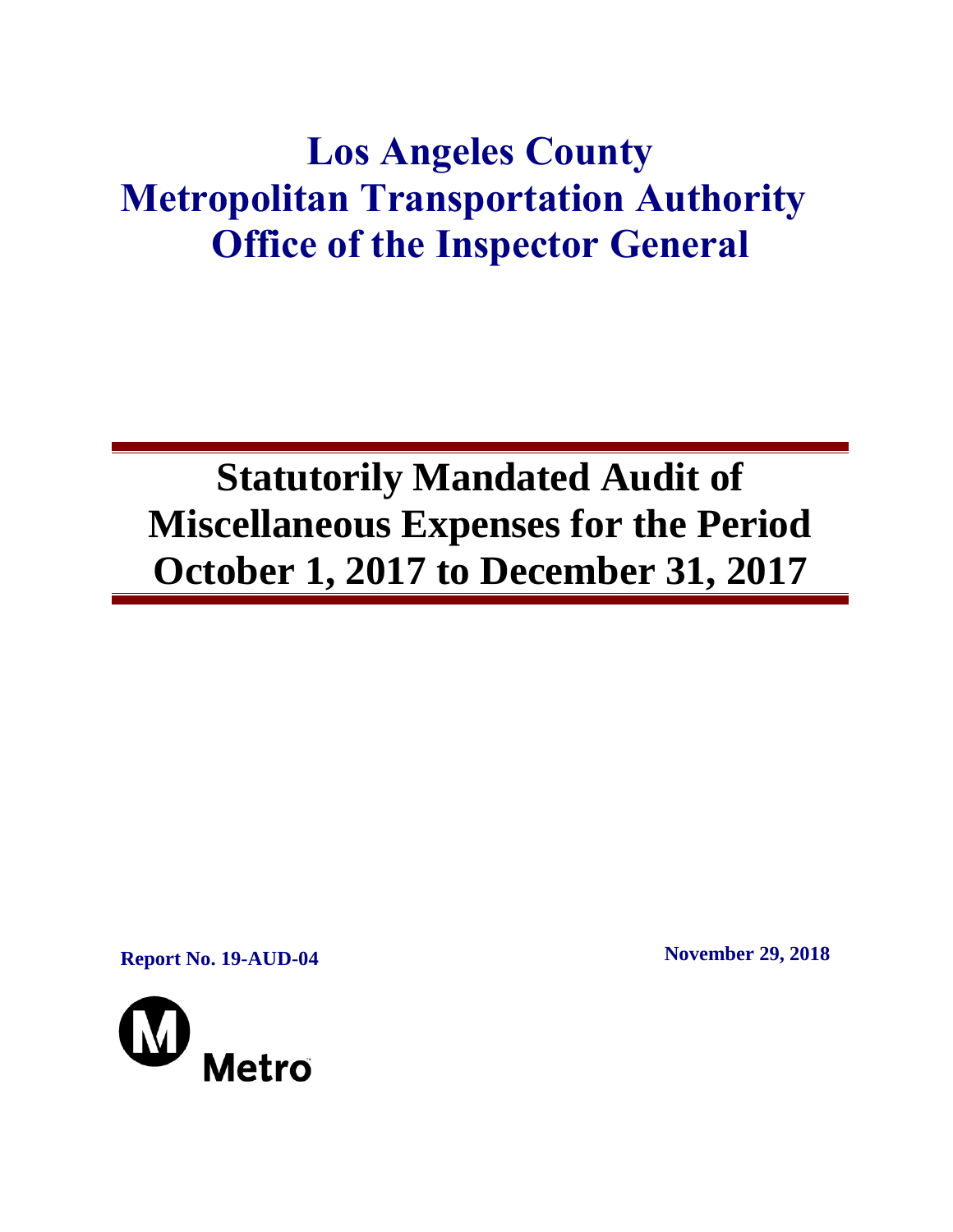## TABLE OF CONTENTS

#### **Page**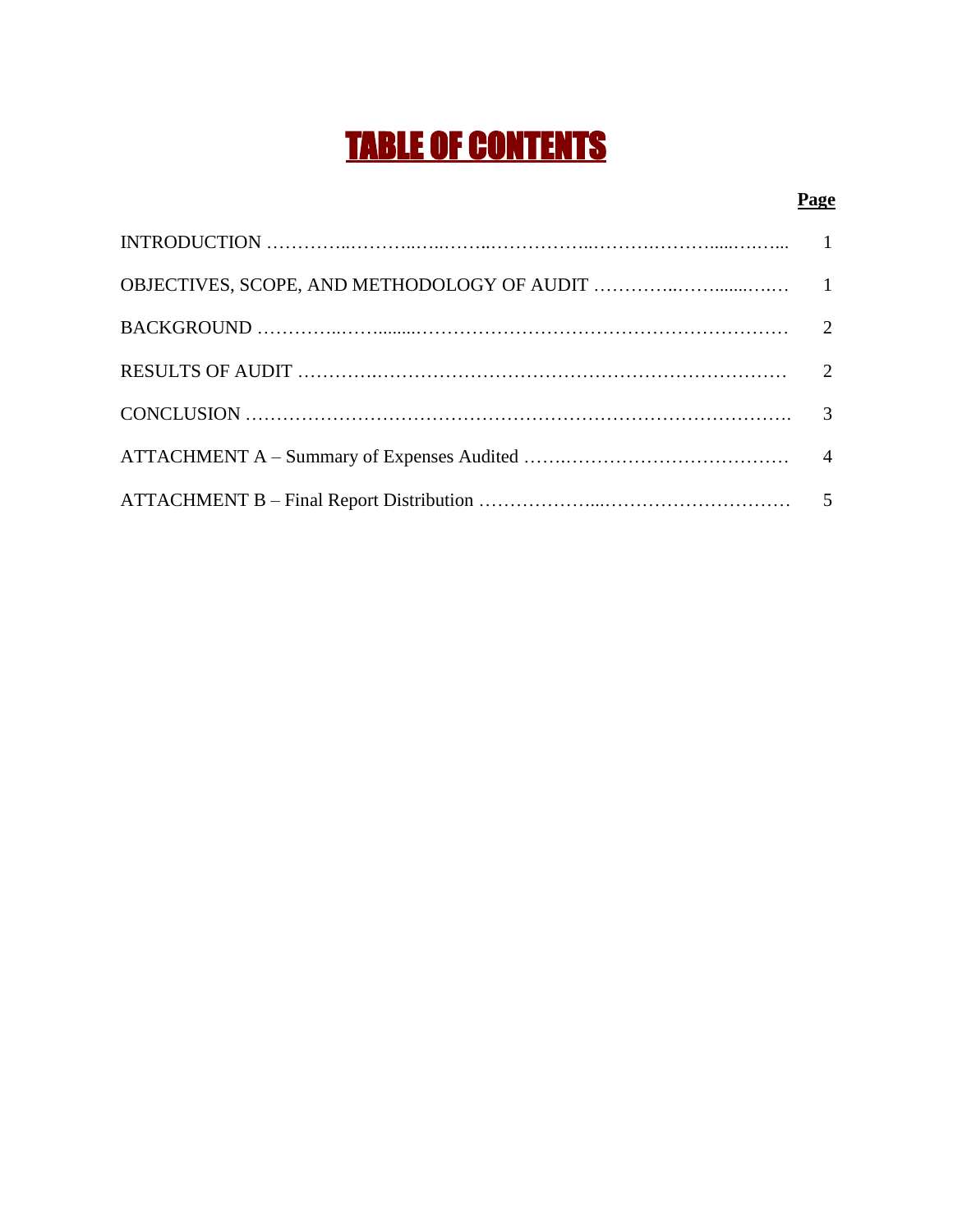

Los Angeles County Office of the Inspector General 213.244.7300 Tel<br>Metropolitan Transportation Authority 818 West 7<sup>th</sup> Street, Suite 500 213.244.7318 Fax<br>Los Angeles, CA 90017

A

| DATE:           | November 29, 2018                                                                                                                  |
|-----------------|------------------------------------------------------------------------------------------------------------------------------------|
| TO:             | <b>Board of Directors</b><br><b>Chief Executive Officer</b>                                                                        |
| <b>FROM:</b>    | Yvonne Zheng, Sr. Manager, Audit, Office of the Inspector General                                                                  |
| <b>SUBJECT:</b> | Statutorily Mandated Audit of Miscellaneous Expenses for the Period<br>October 1, 2017 to December 31, 2017 (Report No. 19-AUD-04) |

## INTRODUCTION

The Office of the Inspector General (OIG) performed an audit of miscellaneous expenses that were processed from October 1, 2017 to December 31, 2017. We found that most of the miscellaneous expenses reviewed were properly supported and in compliance with Metro policies. However, we found that one expense was inappropriately paid by check request.

This audit was performed pursuan<sup>t</sup> to California Public Utilities Code section <sup>1</sup> 3005 <sup>1</sup> .28(b) which requires that the Inspector General repor<sup>t</sup> to the Los Angeles County Metropolitan Transportation Authority (Metro) Board of Directors on miscellaneous expenses including travel, training, meals, private club dues, and membership fees.

## OBJECTIVES, SCOPE, AND METHODOLOGY OF AUDIT

The objectives of the audit were to determine whether Metro miscellaneous expenses incurred were:

- .• Reasonable and in accordance with Metro policies and procedures;
- . Adequately supported with receipts, proper approvals, and other appropriate documentation; and
- Charged to the appropriate account as defined in the Metro Chart of Accounts.

A total of 595 miscellaneous expenses were paid during the period October 1, 2017 through December 31, 2017, totaling \$3,431,105.<sup>1</sup> Of this total, we reviewed a statistical sample of 31 randomly selected expenses totaling \$51,469. See Attachment A.

To achieve the audit objectives, we performed the following procedures:

• Obtained and reviewed Metro's policies applicable to the sample;

<sup>1</sup> These totals do not include transactions that were \$200 or less, credit amounts, and transactions incurred by the OIG or the Ethics Department.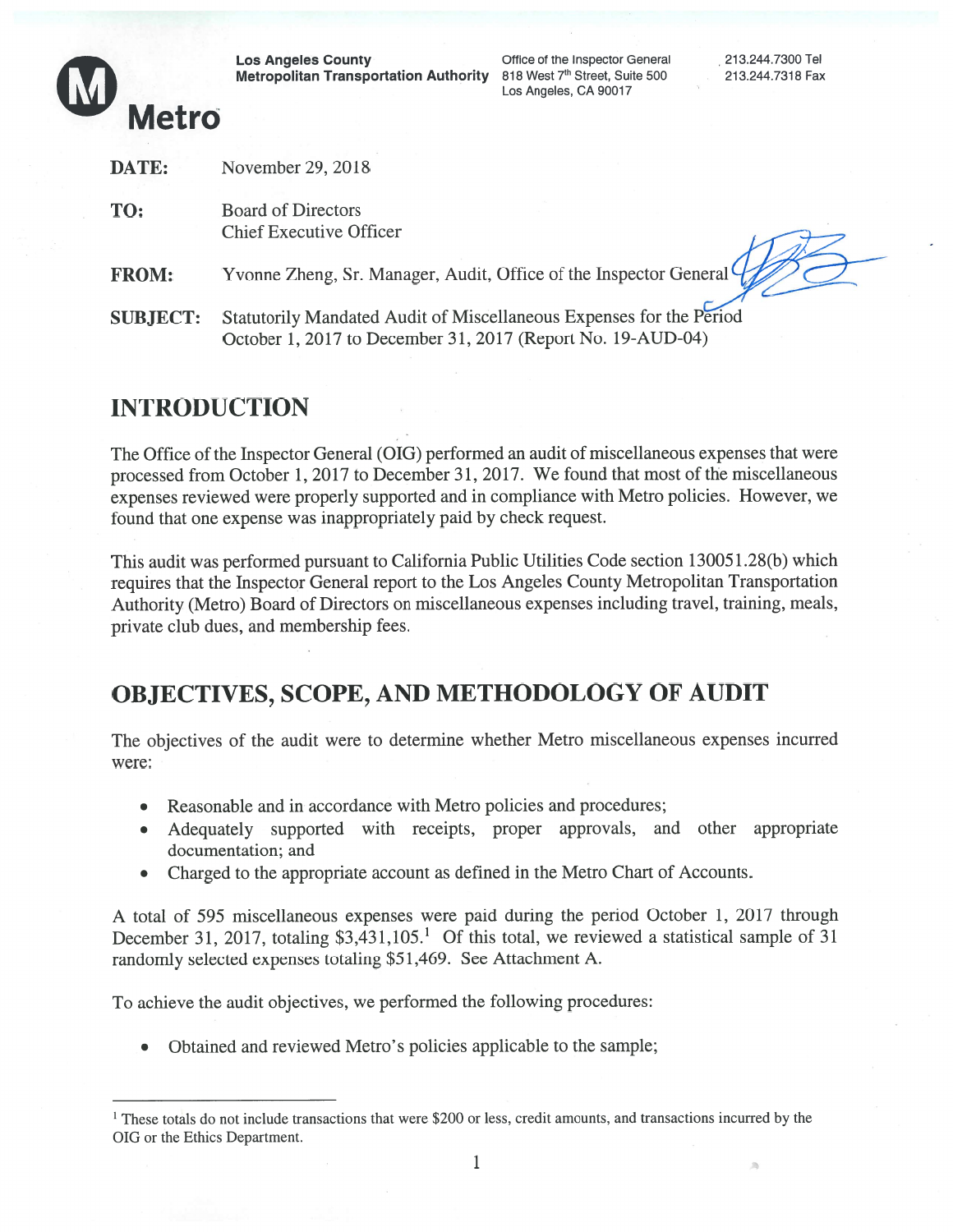#### **Statutorily Mandated Audit of Miscellaneous Expenses for the Period October 1, 2017 to December 31, 2017**

**Office of the Inspector General <b>Report No. 19-AUD-04** 

- Interviewed personnel in the Accounting Department, Revenue Collections, Purchase Card Program staff, and Travel Program Administrator;
- Reviewed Metro's Chart of Accounts:
- Examined supporting documents for payment to determine whether proper approvals were obtained, expenses were justified; and
- Reviewed a statistical sample of all expenses and supporting documents such as receipts, monthly Purchase Card Logs, Travel and Business Expense (T&BE) Reports, Travel Request/Authorization Forms, monthly purchase card statements, and other documents supporting the expenses.

The audit was conducted in accordance with Generally Accepted Government Auditing Standards. Those standards require that we plan and perform the audit to obtain sufficient, appropriate evidence to provide a reasonable basis for our findings and conclusions based on the audit objectives. We believe that the evidence obtained provides a reasonable basis for our findings and conclusions according to the audit objectives.

### **BACKGROUND**

Metro expenditures are categorized into various expense accounts and recorded in Metro's Financial Information System. Metro employees have several options for seeking payment for miscellaneous expenses incurred, such as check requests, purchase cards (P-Cards), purchase orders, and travel & business expense reports. Each option has its own policies, procedures, or guidelines. The Accounting Department's Accounts Payable Section is responsible for the accurate and timely processing of payments for miscellaneous expenses.

## **RESULTS OF AUDIT**

Our audit found that all 31 statistically sampled expenses from Metro miscellaneous expense accounts were adequately supported by invoices or receipts and proper approvals. However, we found one expense was paid by a check request, which was unallowable for that type of expense.

#### **Training Facilitator Services Paid by Check Request**

One of the expenses selected in our random sample was a check request in the amount of \$1,800 for the services of a training facilitator to provide coaching and counseling sessions for "Revenue Department Team Building". However, Accounting Policy ACC-01, *Accounting Procedures & Guidelines – Check Requests*, Section 1.2, specifically states that paying "training facilitators" by check requests is an unacceptable use of check requests and such disbursements should be processed through the regular procurement process.

We previously reported a similar finding in a prior OIG report, *Statutorily Mandated Audit of Miscellaneous Expenses for the Period April 1, 2017 to June 30, 2017,* Report No. 18-AUD-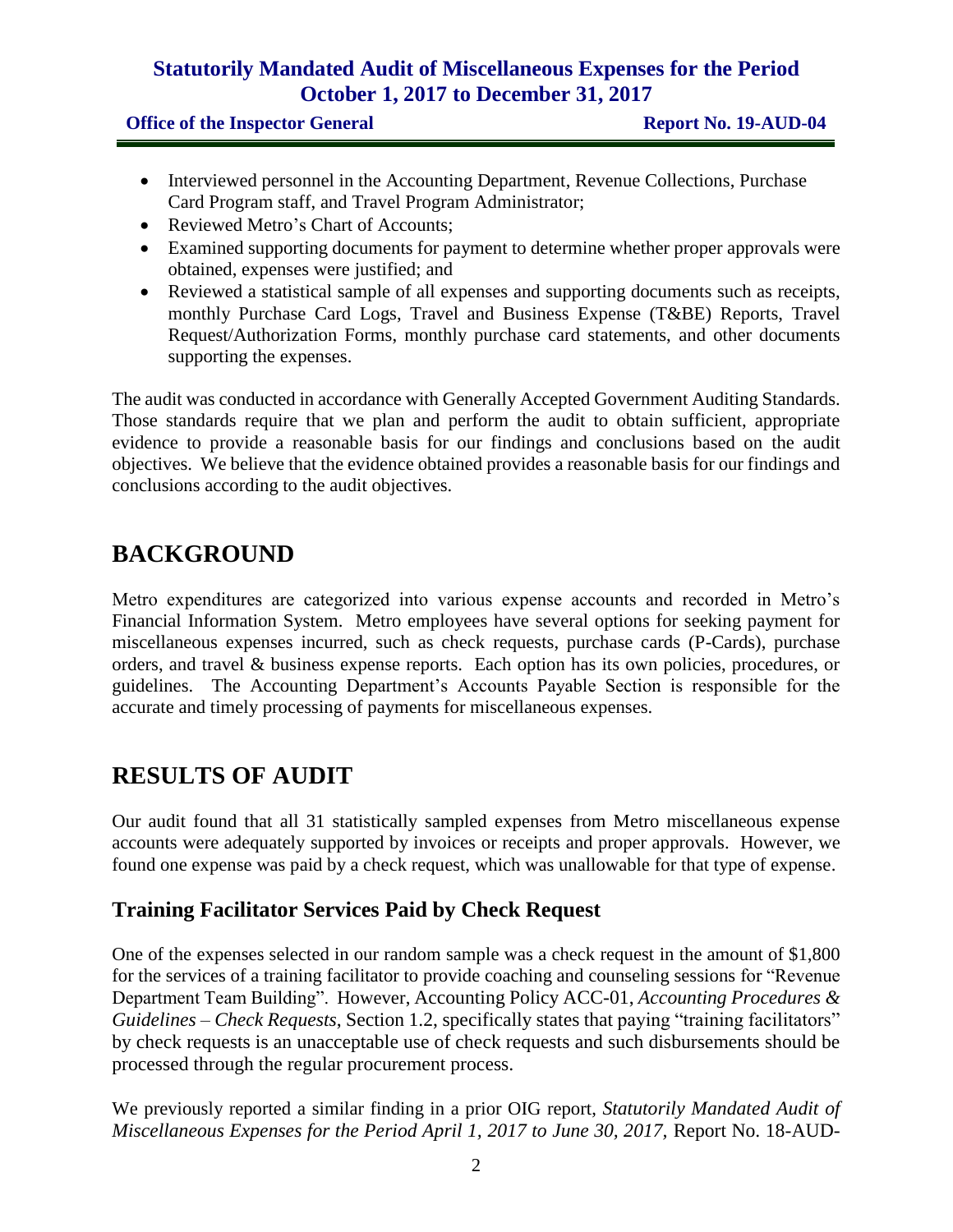#### **Statutorily Mandated Audit of Miscellaneous Expenses for the Period October 1, 2017 to December 31, 2017**

**Office of the Inspector General <b>Report No. 19-AUD-04** 

06, dated June 29, 2018. The expense discussed in our prior report was a check request for the same vendor, the same cost center, and the same purpose as the check request reviewed in this audit. Although training facilitators are prohibited from being paid for by check request, Accounting staff misinterpreted the policy and allowed the payment. The policy prohibits the use of check requests for all training facilitator services regardless of the dollar amount. The prior report recommended that Accounting staff be made aware that Metro's policy prohibits paying for training facilitator services using check requests. The Executive Officer, Finance/Controller responded to this recommendation that Accounting staff were made aware that Metro's policy prohibits the use of check request to pay for training facilitators under any circumstances.

### **CONCLUSION**

Generally, the miscellaneous expenses we examined were properly supported and complied with Metro policies. We found that one miscellaneous expense for a training facilitator for coaching and counseling was inappropriately paid by check request. Accounting has taken corrective action.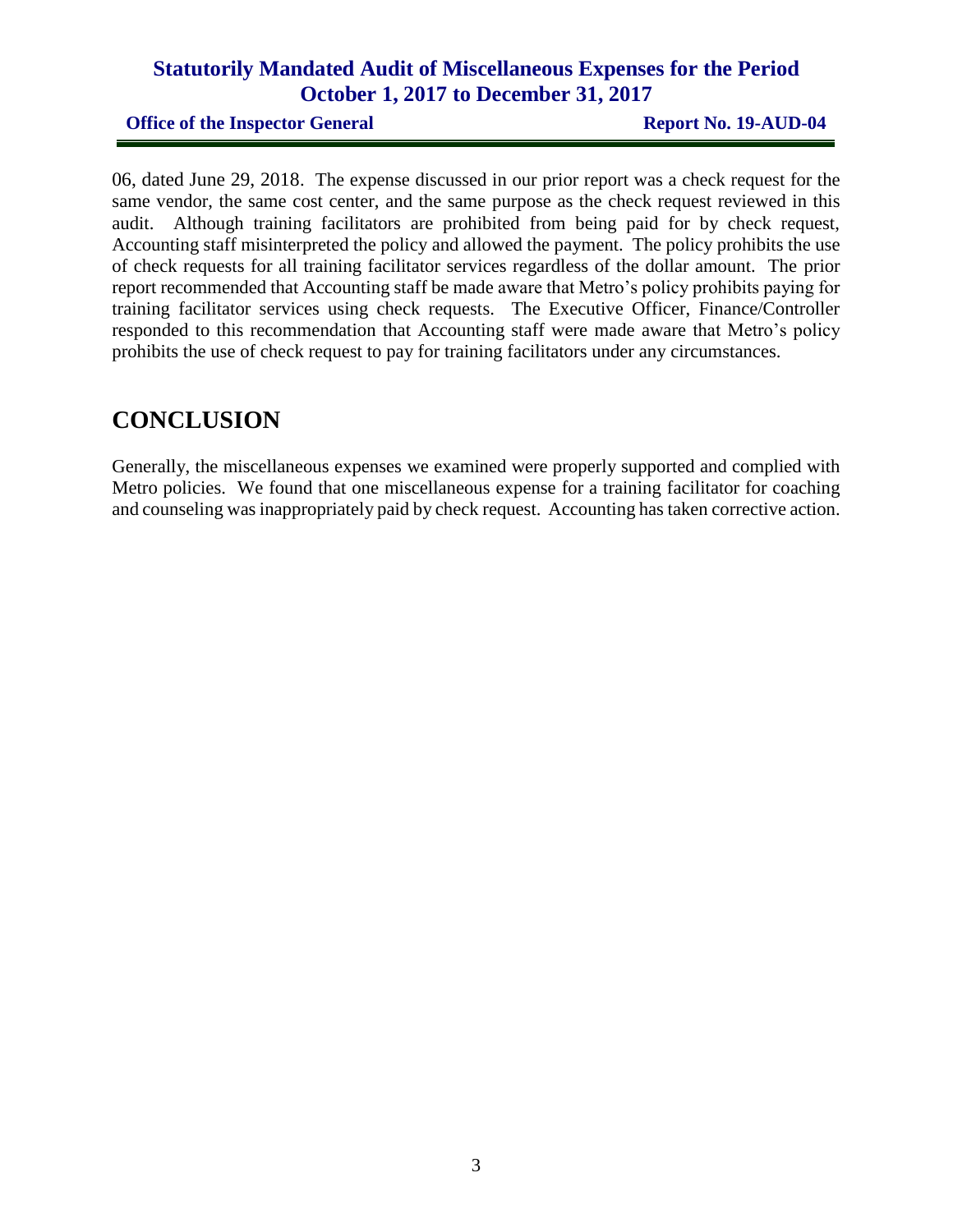### **Summary of Miscellaneous Expenses Audited**

| <b>Account</b> | <b>Account Description</b>          | <b>Total</b><br><b>Amount</b> | <b>Sample</b><br><b>Amount</b>  |
|----------------|-------------------------------------|-------------------------------|---------------------------------|
| 50213          | <b>Training Program</b>             | $\mathcal{S}$<br>36,996       | $\mathcal{S}$<br>$\overline{0}$ |
| 50903          | <b>Business Meals</b>               | 61,480                        | 9,337                           |
| 50905          | Misc – Corporate Membership         | 282,666                       | 25,250                          |
| 50908          | <b>Employee Relocation</b>          | 433                           | $\overline{0}$                  |
| 50910          | ER Mileage / Parking                | 6,012                         | 346                             |
| 50912          | Misc - Professional Membership      | 20,872                        | 921                             |
| 50915          | Seminar and Conference Fee          | 95,123                        | 5,154                           |
| 50917          | <b>Business Travel</b>              | 182,340                       | 7,929                           |
| 50920          | <b>Business Interruption Fund</b>   | 2,364,772                     | $\Omega$                        |
| 50999          | <b>Other Miscellaneous Expenses</b> | 380,411                       | 2,532                           |
|                | <b>Totals</b>                       | \$3,431,105                   | \$51,469                        |
|                |                                     |                               |                                 |

For the Period from October 1, 2017 to December 31, 2017

The above amounts do not include transactions that were \$200 or less, credit adjustments, and expenses incurred by the OIG or the Ethics Department.